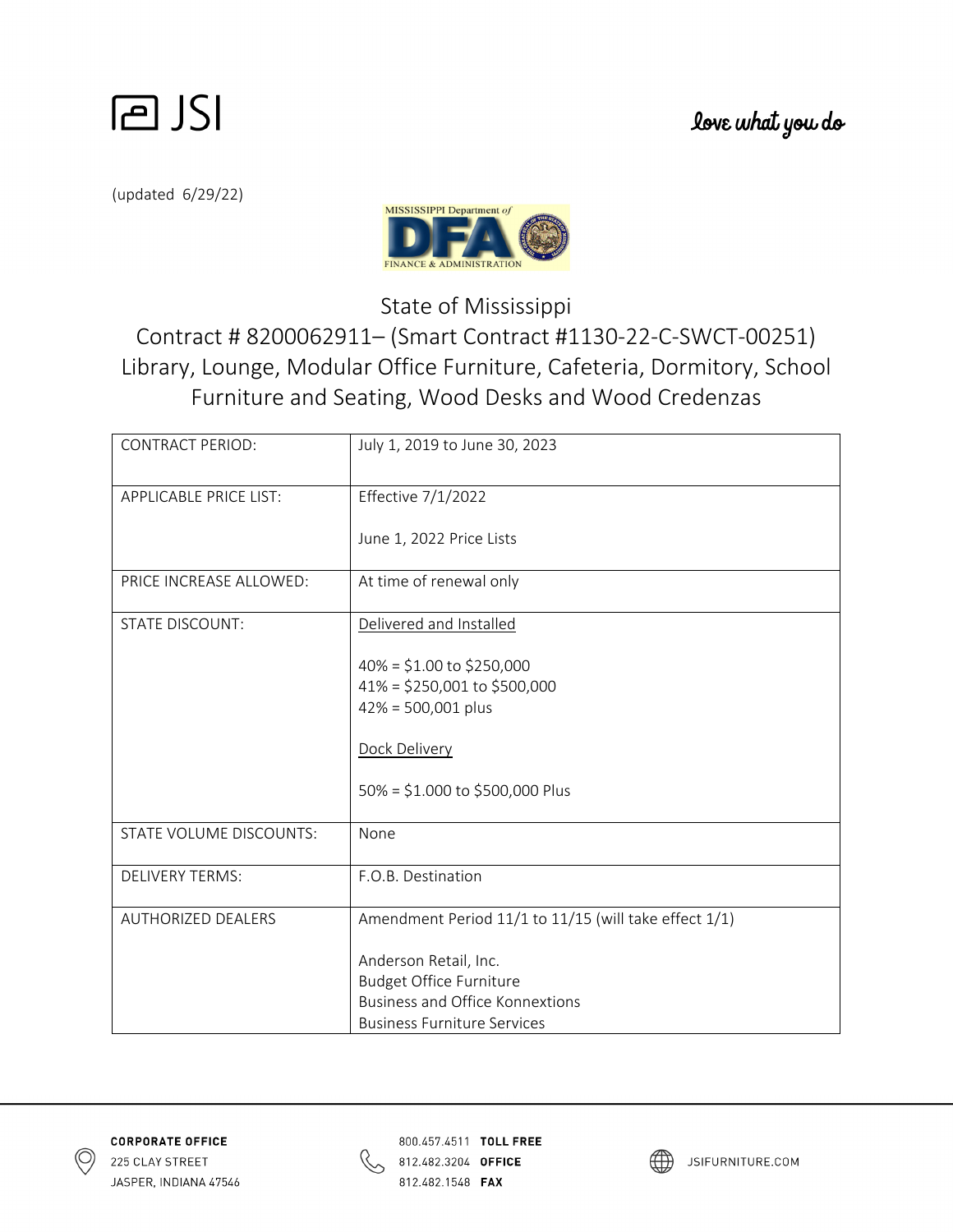## **PJSI**

|                         | <b>Business Furniture Solutions</b>                                   |
|-------------------------|-----------------------------------------------------------------------|
|                         | <b>Business Interiors</b>                                             |
|                         | Choctaw Office Supply (Minority Dealer)                               |
|                         | <b>Commercial Business Interiors</b>                                  |
|                         | Dawkins Office Supply & Equipment Co.                                 |
|                         | Holland Heritage Furniture, Inc. (Minority Dealer)                    |
|                         | Filing and Storage of Mississippi, LLC                                |
|                         | Gulf Coast Business Supply Co Inc.                                    |
|                         | <b>Interior Elements</b>                                              |
|                         | Library Interiors, Inc.                                               |
|                         | Lofts, LLC (Minority Dealer)                                          |
|                         | Missco                                                                |
|                         | Mainline Office Products (Minority Dealer)                            |
|                         | Mainspace Office Solutions                                            |
|                         | <b>OEC</b>                                                            |
|                         | <b>Office Environments</b>                                            |
|                         | Office Furniture Solutions                                            |
|                         | Office Innovations                                                    |
|                         | <b>Office Products Plus</b>                                           |
|                         | Office Solutions LLC                                                  |
|                         | Standard Office Supply                                                |
|                         | Sullivan's Office Supply (Minority Dealer)                            |
|                         | Weatherall's, Inc.                                                    |
|                         | Workplace Solutions (Barefield & Co.)                                 |
|                         |                                                                       |
| STATE AGENCY ORDERING   | Orders will come from dealer. The dealer will place an order with JSI |
| ADDRESS:                | at their standard discount. Order must be tagged MS State Contract    |
|                         | and list name of State agency                                         |
|                         |                                                                       |
| SHIPPING REQUIREMENTS:  | 45-60 days                                                            |
|                         |                                                                       |
| CREDIT CARDS ALLOWED:   | Yes                                                                   |
|                         |                                                                       |
| PAYMENT TERMS:          | 45 days                                                               |
|                         |                                                                       |
| MINIMUM ORDER QUANTITY: | Orders less than \$1000.00 net, will be charged \$75.00 handling fee  |
|                         |                                                                       |
| MAXIMUM ORDER QUANTITY  | \$500,000 net                                                         |
|                         |                                                                       |
| WARRANTY:               | Limited Lifetime Warranty                                             |